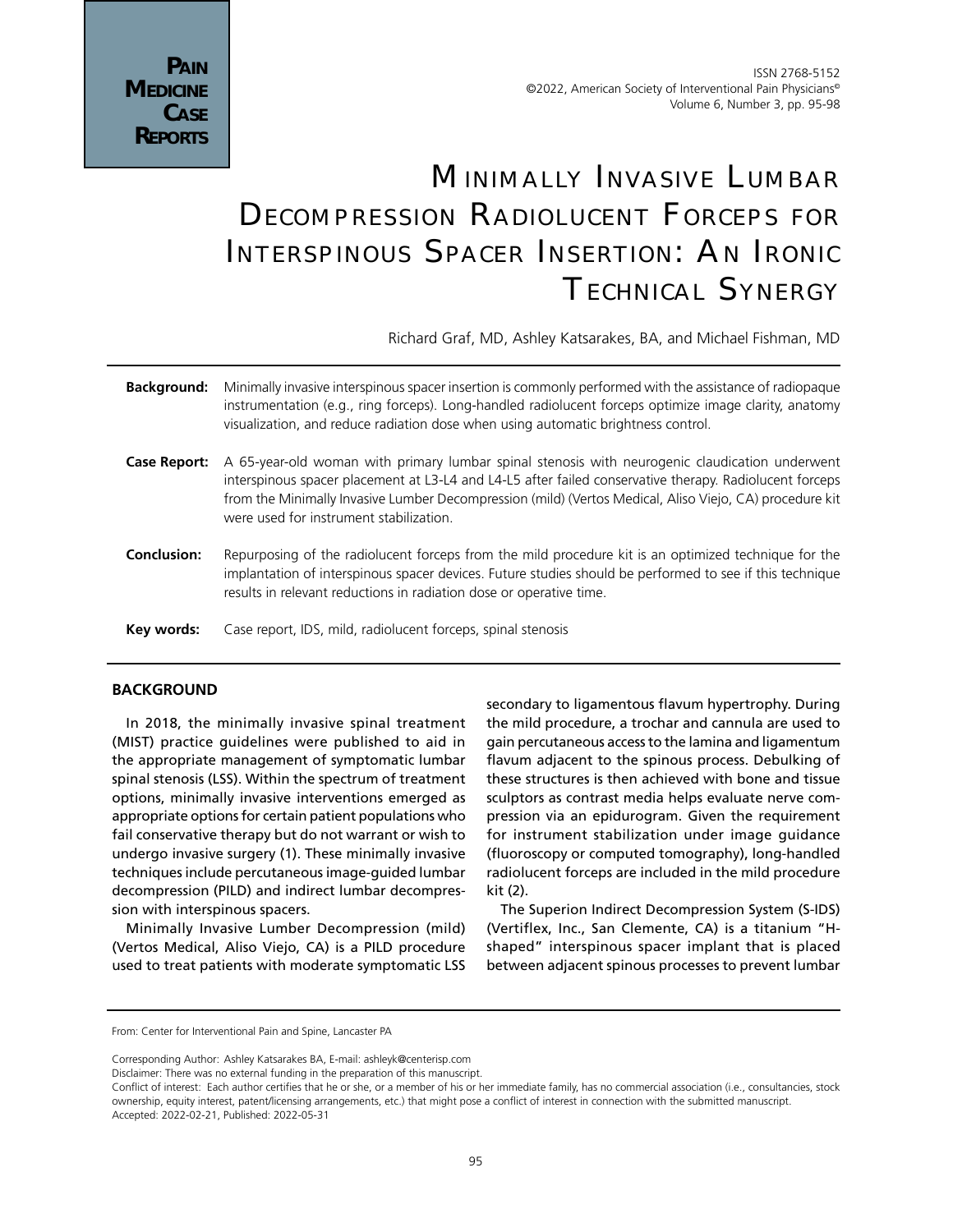extension, a movement that is characteristically associated with LSS pain. After access is gained to the desired location for S-IDS placement, the implant is inserted through a cannula using manufacturer-supplied instrumentation under fluoroscopic guidance. Similar to the mild procedure, instrument stabilization throughout the procedure is necessary as instrument and implant placement is confirmed with imaging (3). Unlike the mild procedure kit, radiolucent forceps are not included in the S-IDS kit, requiring the utilization of other available facility instruments such as standard radiopaque ringed forceps.

As general principles for fluoroscopy, optimizing visualization and minimizing radiation exposure for the patient and physician are important considerations during any procedure. This case report demonstrates the technique and success of repurposing previouslydisposed-of equipment, specifically the radiolucent forceps that accompany the mild procedure kit, to stabilize instrumentation for interspinous spacer placement in order to limit radiation exposure and improve visualization under fluoroscopy.

## **CASE**

The patient was a 65-year-old woman with a past medical history significant for osteoporosis, left ankle open reduction and internal fixation, and thoracic aortic aneurism without rupture who presented in September of 2017 with sudden onset lower back pain that radiated to her knees bilaterally. Accompanying symptoms included neurogenic claudication. Her pain was exacerbated with prolonged standing and walking. Alleviation occurred with sitting. After initial workup, the patient was diagnosed with primary LSS with neurogenic claudication and lumbar spondylosis. Initial conservative management with various medications, including acetaminophen with codeine #3, hydrocodone-acetaminophen, and diclofenac sodium 1% topical solution, as well as multiple rounds of physical therapy, failed to provide long-term relief.

During follow-up in December 2018, a lumber spine x-ray showed grade 1 anterolisthesis at L3-4 and L4-5 with mild instability on flexion. Bilateral L3-5 medial branch blocks performed in January and February 2019 provided 80% relief during the local anesthetic phase of the procedure. In March 2019, right and left L3-5 medial branch radiofrequency ablation provided only 10% relief at 8 weeks. L3 transforaminal lumbar epidural steroid injection in July 2019 provided 50% relief for a short time.

Due to failure of conservative management, interspinous spacer implantation was performed after updated magnetic resonance imaging (MRI) noted moderate L3-4 central and bilateral foraminal narrowing and moderate-severe L4-5 multifactorial stenosis. A preoperative dual-energy x-ray absorptiometry (DEXA) scan noted adequate bone density. An interspinous spacer was inserted at L3-4 and L4-5.

The technical conduct of the procedure began with standard weight-based antibiotics, alcohol-based skin prep, and positioning on a Wilson frame. Monitored anesthesia care was used. A 20-mm incision was marked over the L4 spinous process, which was used to access both levels. A mixture of lidocaine 1% with epinephrine 1:100,000 and bupivacaine 0.5% was injected into the incision as well as onto the spinous processes and interspinous spaces with a one-inch needle. Skin incision was performed with a 15-blade, and dissection down to the lumbodorsal fascia was performed with electrocautery. Biplanar fluoroscopy was used to incise the supraspinous ligament with a 10-blade in the midline. Positioning of this blade in the space was facilitated by use of a radiolucent mild surgical clamp, which was then used to guide each step of subsequent instrumentation (Fig. 1). In order to improve visualization, the first dilator was detached from its handle and placed in a typical "bow-tie" appearance in between the spinous processes in the anteroposterior (AP) view. After gaining purchase and accurate trajectory in the AP view, the dilator was held firmly with the radiolucent forceps while the fluoroscope was rotated to a lateral view to gently mallet the dilator to the spinolaminar junction. Next, the second stage dilator-working cannula assembly were advanced over the first, stabilized by the radiolucent forceps to ensure accurate trajectory on AP and lateral views. At this time, the dilators were removed and 3 cc of the local anesthetic mixture was then placed down the working cannula. Reaming was performed under live lateral fluoroscopy to ensure adequate space to deploy the interspinous spacer, which measured to a 12-mm implant with the sizing tool. The spacer was then loaded onto the driver assembly and deployed under fluoroscopic guidance to ensure appropriate capture of the spinous processes in a lateral and then AP view. After satisfactory deployment, the driver was removed and the inserter was tapped down to place the implant at the spinolaminar junction. Then the inserter was released and removed. The above procedure was performed in a similar fashion at L4-5 with a 12-mm spacer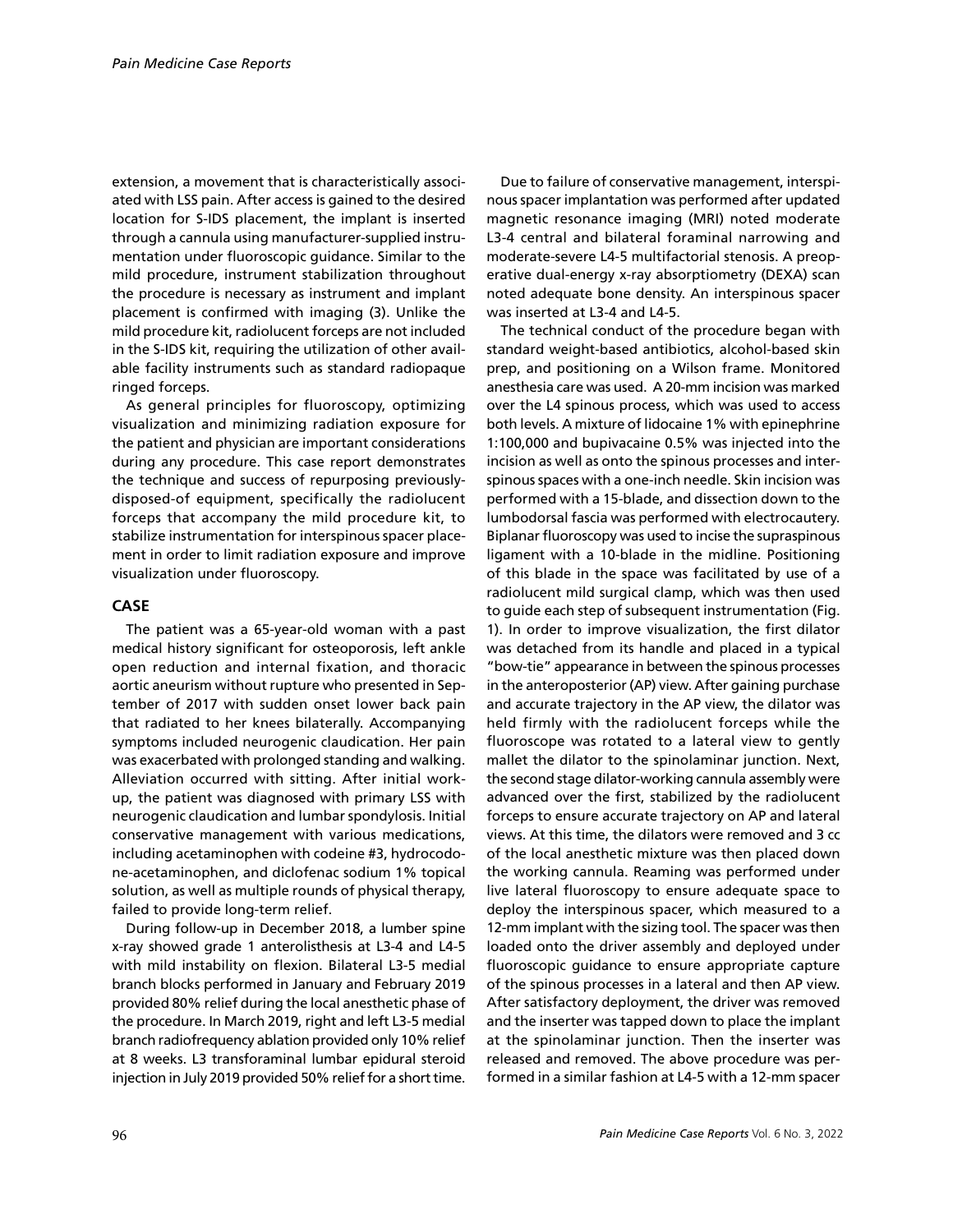Fig. 1. A) Dilator tool assembly from S-IDS surgical kit held by radiolucent forceps from MILD procedure kit. B) Fluoroscopic image taken during S-IDS placement. S-IDS placed at L3-L4 is seen at the top of the figure. Cannula being stabilized with standard ringed forceps during L4-L5 S-IDS placement is seen at the bottom of the figure. C) Fluoroscopic image taken during S-IDS placement. S-IDS placed at L3-L4 is seen at the top of the figure. Cannula being stabilized with repurposed radiolucent forceps from MILD procedure kit during L4-L5 S-IDS placement is seen in the middle of the figure. Radiopaque lock of radiolucent forceps is seen at the bottom of the image.



followed by a 3-layer closure. The patient tolerated the procedure well with no immediate complications. The patient was discharged home in stable condition.

The patient reported complete resolution of leg pain with mild intermittent low back pain from 2 weeks post procedure to 28 weeks post procedure. At that time, low back pain gradually returned to baseline, likely due to adjacent segment disease, and the patient is currently considering surgery vs dorsal column spinal cord stimulation trial.

## **DISCUSSION**

Both procedures serve as important treatment options in the management for symptomatic LSS (1). Interspinous spacers have been shown to provide long-term improvements in symptom severity, patient function, and patient satisfaction with sustained long-term efficacy in patients with moderate symptomatic LSS (4-6). When compared to surgical intervention with decompressive laminectomy, current literature suggests that the response to the interspinous spacer is non-inferior at 2 years (7). This makes the S-IDS an important intervention to consider prior to laminectomy since it has the added benefits of being a minimally invasive procedure that can be placed under monitored anesthesia care. It can also be explanted with a minimally invasive approach and preserves the option to proceed to laminectomy if required.

Interspinous spacers play an important role in the minimally invasive stenosis paradigm, and so it is important to consider how this procedure can be improved. This case report demonstrates how simple repurposing of the radiolucent mild surgical clamp optimizes the placement of an interspinous spacer device under fluoroscopy to limit radiation and improve visualization.

It is widely accepted that the effects of radiation that result in mutation within a cell can occur at any dose. For this reason, there is no dose of radiation that is